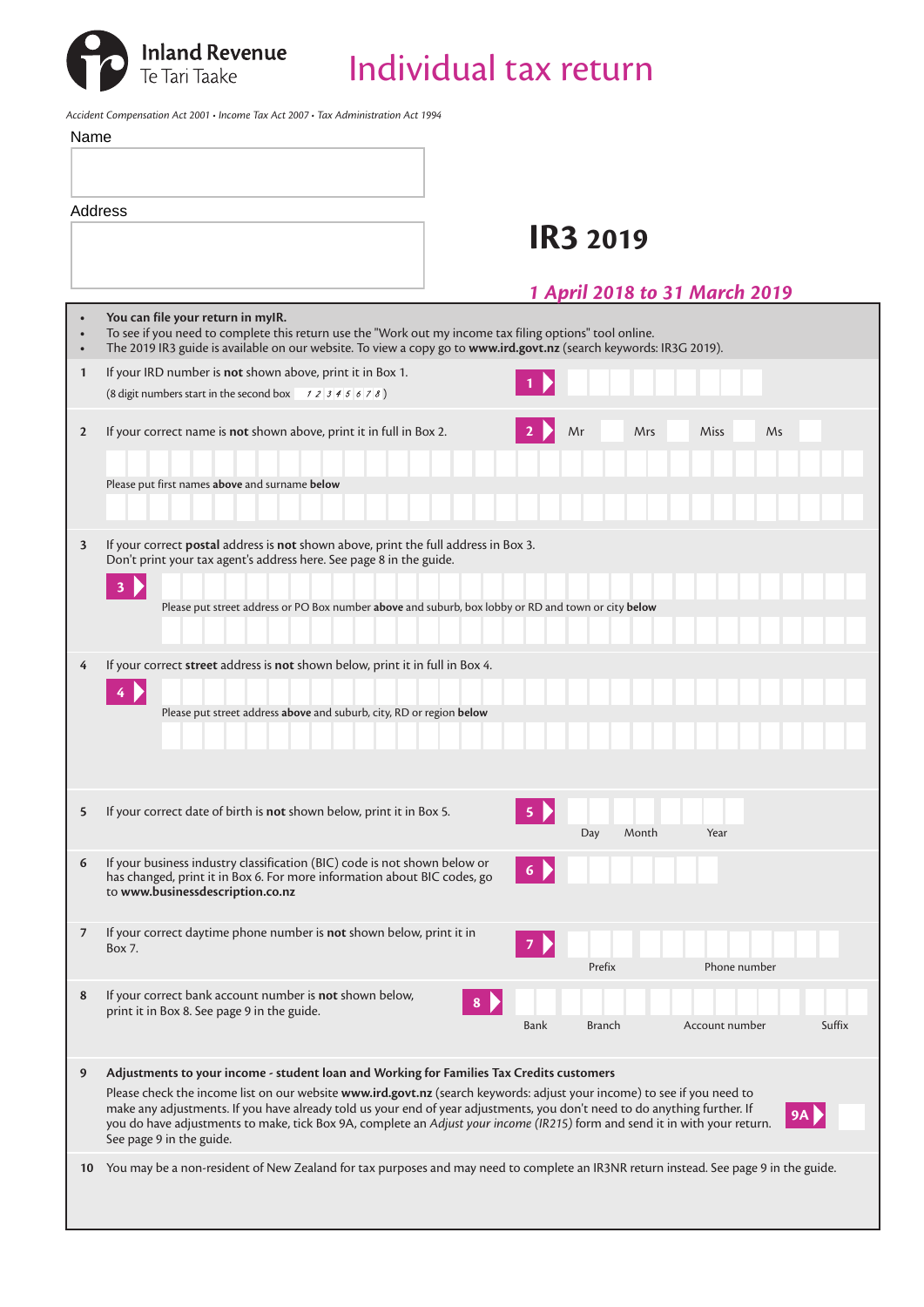|    | <b>Income</b>                                                                                                           | Note: If any total is a loss, put a minus sign in the last box provided. |                                                                                                                                                                 |
|----|-------------------------------------------------------------------------------------------------------------------------|--------------------------------------------------------------------------|-----------------------------------------------------------------------------------------------------------------------------------------------------------------|
| 11 |                                                                                                                         |                                                                          | Did you receive family tax credit from Work and Income? Don't include any payments from Inland Revenue. See page 11 in the guide.                               |
|    | Go to Question 11A<br>N <sub>o</sub>                                                                                    | Yes                                                                      | Enter the amount from your summary of income below.                                                                                                             |
|    |                                                                                                                         |                                                                          | Total family tax credit from Work and Income                                                                                                                    |
|    |                                                                                                                         |                                                                          | \$                                                                                                                                                              |
|    |                                                                                                                         |                                                                          | 11A Did you receive income with tax deducted, as shown on your summary of income? See page 11 in the guide.                                                     |
|    | Go to Question 12<br>N <sub>o</sub>                                                                                     | Yes                                                                      | Copy the amounts from your summary of income to the boxes below.                                                                                                |
|    | <b>Total PAYE deducted</b>                                                                                              |                                                                          | Total gross income                                                                                                                                              |
|    | \$<br>11A                                                                                                               |                                                                          | 11B<br>Ś                                                                                                                                                        |
|    | ACC earners' levy                                                                                                       |                                                                          | Total income not liable for ACC earners' levy                                                                                                                   |
|    | \$<br>11D                                                                                                               |                                                                          | \$                                                                                                                                                              |
|    | Total tax deducted                                                                                                      |                                                                          | See page 13 in the guide for a list of income not liable for                                                                                                    |
|    | \$<br>11E                                                                                                               |                                                                          | ACC earners' levy (eg, NZ Super, income-tested benefits,<br>student allowances).                                                                                |
| 12 |                                                                                                                         |                                                                          | Did you receive income from schedular payments, as shown on your summary of income? See page 14 in the guide.                                                   |
|    | Go to Question 13<br>No                                                                                                 | Yes<br>include at Box 26)                                                | Copy the schedular payment totals from your summary of income to Boxes 12A<br>and 12B below. Enter any expenses related to schedular payments in Box 12C (don't |
|    | Total tax deducted                                                                                                      |                                                                          |                                                                                                                                                                 |
|    | 12A                                                                                                                     |                                                                          |                                                                                                                                                                 |
|    |                                                                                                                         | Total gross payments                                                     |                                                                                                                                                                 |
|    |                                                                                                                         | \$<br>12B                                                                | Expenses related to schedular payments (don't include expenses claimed here at Box 26)                                                                          |
|    |                                                                                                                         | \$                                                                       |                                                                                                                                                                 |
|    |                                                                                                                         |                                                                          | Net schedular payments (Subtract Box 12C from Box 12B)                                                                                                          |
|    |                                                                                                                         |                                                                          |                                                                                                                                                                 |
|    |                                                                                                                         |                                                                          | \$<br><b>12D</b>                                                                                                                                                |
| 13 | trusts. Keep your interest statements or certificates.                                                                  |                                                                          | Did you have any New Zealand interest paid or credited to you? Include any interest from partnerships, look-through companies and/or                            |
|    | No<br>Go to Question 14                                                                                                 | Yes                                                                      | Print the totals here. See page 15 in the guide.                                                                                                                |
|    | <b>Total RWT</b>                                                                                                        |                                                                          | Total gross interest                                                                                                                                            |
|    | 13A                                                                                                                     |                                                                          |                                                                                                                                                                 |
|    | If any of your interest was received from a partnership, look-through<br>company, trust and/or estate, please tick 13C. |                                                                          |                                                                                                                                                                 |
| 14 |                                                                                                                         |                                                                          | Did you have any New Zealand dividends paid or credited to you or did you receive shares instead of dividends? Include any dividends                            |
|    | from partnerships, look-through companies and/or trusts. Keep your dividend statements.                                 |                                                                          |                                                                                                                                                                 |
|    | <b>No</b><br>Go to Question 15                                                                                          | Yes                                                                      | Print the totals here. See page 17 in the guide.                                                                                                                |
|    | Total dividend imputation credits<br>Ś                                                                                  |                                                                          |                                                                                                                                                                 |
|    | Total dividend RWT credits                                                                                              |                                                                          | Total gross dividends                                                                                                                                           |
|    | \$<br>14A                                                                                                               |                                                                          |                                                                                                                                                                 |
|    | If any of your dividends were received from a partnership, look-through                                                 |                                                                          |                                                                                                                                                                 |
|    | company, trust and/or estate, please tick 14C.                                                                          |                                                                          |                                                                                                                                                                 |
| 15 | Did you receive any taxable Maori authority distributions? Keep your distribution statements.                           |                                                                          |                                                                                                                                                                 |
|    | Go to Question 16<br>N <sub>o</sub>                                                                                     | Yes                                                                      | Print the totals here. See page 18 in the guide.                                                                                                                |
|    | Total Māori authority credits<br>\$<br>15A                                                                              |                                                                          | Total Māori authority distributions<br>\$                                                                                                                       |
|    |                                                                                                                         |                                                                          |                                                                                                                                                                 |
| 16 | or 15, as appropriate.                                                                                                  |                                                                          | Did you receive any New Zealand estate or trust income? Exclude interest, dividends and distributions shown at Questions 13, 14                                 |
|    | <b>No</b><br>Go to Question 17<br>Total tax paid by trustees                                                            | Yes                                                                      | Print the totals here. See page 18 in the guide.<br>Total estate or trust income (excluding amount in Box 16C)                                                  |
|    |                                                                                                                         |                                                                          | 16B                                                                                                                                                             |
|    |                                                                                                                         |                                                                          | Total taxable distributions from non-complying trusts                                                                                                           |
|    |                                                                                                                         |                                                                          | \$<br>16C                                                                                                                                                       |
|    |                                                                                                                         |                                                                          |                                                                                                                                                                 |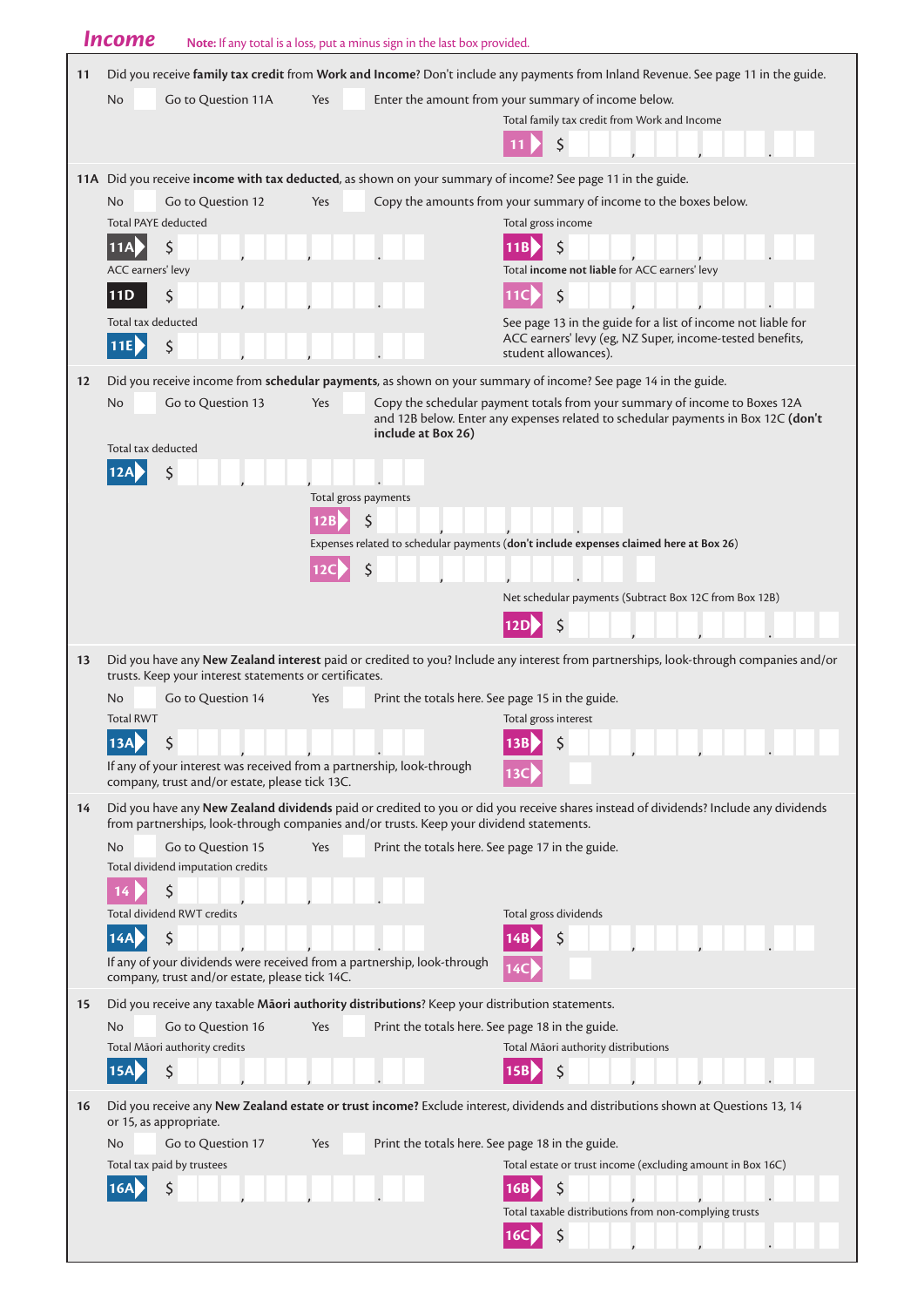| 17 |                                                                                                                                                                                  |                                                            | Did you receive any overseas income? Attach proof of overseas tax paid and a letter detailing any overseas losses to the return.                                                                                            |
|----|----------------------------------------------------------------------------------------------------------------------------------------------------------------------------------|------------------------------------------------------------|-----------------------------------------------------------------------------------------------------------------------------------------------------------------------------------------------------------------------------|
|    | No<br>Go to Question 18                                                                                                                                                          | Yes<br>Print the totals here. See page 19 in the guide.    |                                                                                                                                                                                                                             |
|    | Total overseas tax paid                                                                                                                                                          |                                                            | Total overseas income                                                                                                                                                                                                       |
|    | \$                                                                                                                                                                               |                                                            | \$                                                                                                                                                                                                                          |
|    | If your total overseas income includes a withdrawal and/or transfer<br>from a foreign superannuation scheme, please read page 20 in the<br>guide and tick Box 17C if applicable. |                                                            |                                                                                                                                                                                                                             |
| 18 |                                                                                                                                                                                  |                                                            | Did you receive any partnership income? Exclude any income/losses shown at Questions 13, 14, 15, 17, 22 or 24 as appropriate.                                                                                               |
|    | Go to Question 19<br>No                                                                                                                                                          | Yes                                                        | Print the totals here. See page 25 in the guide.                                                                                                                                                                            |
|    | Total partnership tax credits<br>\$                                                                                                                                              |                                                            | Total active partnership income                                                                                                                                                                                             |
|    | <b>18A</b>                                                                                                                                                                       |                                                            | \$                                                                                                                                                                                                                          |
| 19 |                                                                                                                                                                                  |                                                            | Did you receive any look-through company (LTC) income? Exclude any income/loss shown at Questions 13, 14, 15, 17, 22 and 24.                                                                                                |
|    | No<br>Go to Question 20<br>Total LTC tax credits                                                                                                                                 | Yes                                                        | Print the totals here. See page 25 in the guide.                                                                                                                                                                            |
|    | \$<br><b>19A</b>                                                                                                                                                                 |                                                            |                                                                                                                                                                                                                             |
|    | Total active LTC income - if this amount is a loss, put a minus sign in the last box.                                                                                            |                                                            |                                                                                                                                                                                                                             |
|    |                                                                                                                                                                                  | \$                                                         |                                                                                                                                                                                                                             |
|    |                                                                                                                                                                                  | Non-allowable deductions this year                         |                                                                                                                                                                                                                             |
|    |                                                                                                                                                                                  | \$<br>19C                                                  |                                                                                                                                                                                                                             |
|    |                                                                                                                                                                                  | Prior years' non-allowable deductions claimed this year    |                                                                                                                                                                                                                             |
|    |                                                                                                                                                                                  | \$                                                         |                                                                                                                                                                                                                             |
|    |                                                                                                                                                                                  | Either add Boxes 19B and 19C or subtract Box 19D from 19B. | Adjusted LTC income                                                                                                                                                                                                         |
|    | Print your answer in Box 19E.                                                                                                                                                    |                                                            | \$                                                                                                                                                                                                                          |
| 20 | Tax credit and income subtotal<br>Add the blue Boxes 11E, 12A, 13A, 14A, 15A, 16A, 18A and 19A.<br>Print the total in Box 20A.<br>Tax credit subtotal                            |                                                            | Add the dark red Boxes 11B, 12D, 13B, 14B, 15B, 16B, 16C,<br>17B, 18B and 19E. Print the total in Box 20B.<br>Income subtotal                                                                                               |
|    | \$<br>20A                                                                                                                                                                        |                                                            | \$<br> 20B                                                                                                                                                                                                                  |
| 21 | Did you receive a shareholder-employee salary with no tax deducted?                                                                                                              |                                                            |                                                                                                                                                                                                                             |
|    | No<br>Go to Question 22                                                                                                                                                          | Yes                                                        | Print the totals here. See page 27 in the guide.                                                                                                                                                                            |
|    |                                                                                                                                                                                  |                                                            | Total shareholder-employee salary                                                                                                                                                                                           |
|    |                                                                                                                                                                                  |                                                            | \$                                                                                                                                                                                                                          |
|    | If you did not receive a shareholder-employee salary but may in the<br>future, please tick Box 21A.                                                                              |                                                            |                                                                                                                                                                                                                             |
|    |                                                                                                                                                                                  |                                                            | If you qualify for WfFTC, and you are a major shareholder working full-time without pay for your close company<br>21B<br>which earns gross income, please read page 27 in the guide and tick this box if it applies to you. |
| 22 | Did you receive any rents?                                                                                                                                                       |                                                            |                                                                                                                                                                                                                             |
|    | Go to Question 23<br>No                                                                                                                                                          | Yes                                                        | Print the totals here. See page 27 in the guide.                                                                                                                                                                            |
|    |                                                                                                                                                                                  |                                                            | Net rents                                                                                                                                                                                                                   |
|    |                                                                                                                                                                                  |                                                            |                                                                                                                                                                                                                             |
| 23 |                                                                                                                                                                                  |                                                            | Did you receive income from self-employment? Don't include any income from your summary of income here.                                                                                                                     |
|    | Go to Question 24<br>No                                                                                                                                                          | Yes                                                        | Print the totals here. See page 28 in the guide.                                                                                                                                                                            |
|    |                                                                                                                                                                                  |                                                            | Self-employed net income                                                                                                                                                                                                    |
|    |                                                                                                                                                                                  |                                                            | \$                                                                                                                                                                                                                          |
|    |                                                                                                                                                                                  |                                                            |                                                                                                                                                                                                                             |
|    |                                                                                                                                                                                  |                                                            |                                                                                                                                                                                                                             |
|    |                                                                                                                                                                                  |                                                            |                                                                                                                                                                                                                             |
|    |                                                                                                                                                                                  |                                                            |                                                                                                                                                                                                                             |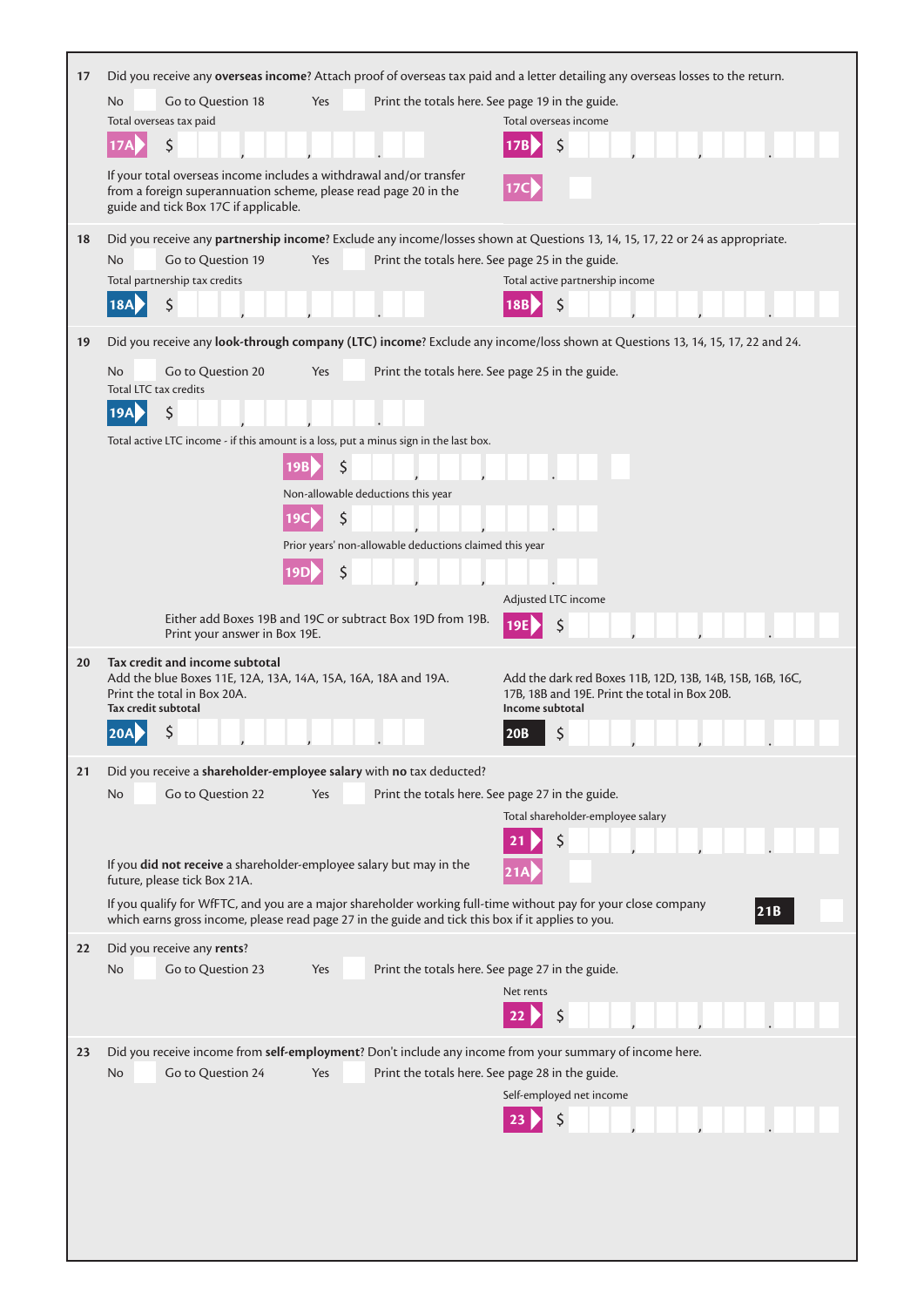| 24 | Did you receive any other income? This includes income from any taxable property sales/disposals not already included elsewhere in<br>your return.                                                                                                                                |                                                                                                        |
|----|-----------------------------------------------------------------------------------------------------------------------------------------------------------------------------------------------------------------------------------------------------------------------------------|--------------------------------------------------------------------------------------------------------|
|    | Go to Question 25<br>No<br>Yes                                                                                                                                                                                                                                                    | Print the totals here. See page 29 in the guide.<br>Total other net income                             |
|    |                                                                                                                                                                                                                                                                                   | Ś<br>24                                                                                                |
|    | Please put name of payer above, and type of income below                                                                                                                                                                                                                          | Residential land withholding tax (RLWT) credit                                                         |
|    |                                                                                                                                                                                                                                                                                   | $\zeta$<br>24A                                                                                         |
|    |                                                                                                                                                                                                                                                                                   | See page 32 in the guide.                                                                              |
| 25 | <b>Total income</b>                                                                                                                                                                                                                                                               | <b>Total income</b>                                                                                    |
|    | Add Boxes 20B, 21, 22, 23 and 24. Print your answer in Box 25.                                                                                                                                                                                                                    | \$<br>25                                                                                               |
| 26 | Are you claiming other expenses against your income? Note: If you've claimed expenses somewhere else in this return, do not show<br>them here.                                                                                                                                    |                                                                                                        |
|    | Go to Question 27<br>No<br>Yes                                                                                                                                                                                                                                                    | Print the totals here. See page 32 in the guide.                                                       |
|    | If you paid someone to complete your return, print that person's name in the panel below.                                                                                                                                                                                         | Total other expenses claimed                                                                           |
|    | Please put first names above, and surname below                                                                                                                                                                                                                                   |                                                                                                        |
|    |                                                                                                                                                                                                                                                                                   |                                                                                                        |
| 27 | Income after expenses                                                                                                                                                                                                                                                             | Income after expenses                                                                                  |
|    | Subtract Box 26 from Box 25. Print your answer in Box 27.                                                                                                                                                                                                                         | \$<br>27                                                                                               |
|    | Use this amount to work out your tax credits.                                                                                                                                                                                                                                     |                                                                                                        |
| 28 | Are you claiming net losses brought forward?                                                                                                                                                                                                                                      |                                                                                                        |
|    | Go to Question 29<br>N <sub>o</sub><br>Yes<br>Amount brought forward                                                                                                                                                                                                              | Print the net loss amounts in Boxes 28A and 28B. See page 33 in the guide.<br>Amount claimed this year |
|    |                                                                                                                                                                                                                                                                                   | <sup>S</sup>                                                                                           |
|    |                                                                                                                                                                                                                                                                                   |                                                                                                        |
| 29 | Your taxable income                                                                                                                                                                                                                                                               |                                                                                                        |
|    | Subtract Box 28B from Box 27. Print your answer in Box 29.                                                                                                                                                                                                                        | Taxable income                                                                                         |
|    |                                                                                                                                                                                                                                                                                   |                                                                                                        |
|    | Claim a tax credit for donations on the Tax credit claim form (IR526).<br><b>Tax credits</b><br>Don't send in donation receipts with this IR3 return. See page 34 in the guide.                                                                                                   |                                                                                                        |
| 30 | If your income at Question 27 is between \$24,000 and \$48,000, you may be able to claim the independent earner tax credit (IETC).<br>See our website at www.ird.govt.nz (search keyword: IETC) or pages 34 to 36 in the guide to see if you're eligible and calculate your IETC. |                                                                                                        |
|    | 30A Are you eligible for this tax credit? To have the IETC included in your assessment you must tick "Yes" below.                                                                                                                                                                 |                                                                                                        |
|    | 30A I<br>No<br>Go to Question 31<br>Yes                                                                                                                                                                                                                                           |                                                                                                        |
|    | 30B If you received excluded overseas income, complete the dates you received this below.                                                                                                                                                                                         |                                                                                                        |
|    | Start<br> 30B                                                                                                                                                                                                                                                                     | End                                                                                                    |
|    | Month<br>Day<br>Year                                                                                                                                                                                                                                                              | Month<br>Year<br>Day                                                                                   |
|    | Print the number of qualifying months here.                                                                                                                                                                                                                                       | 30C                                                                                                    |
|    | Print your tax credit here.                                                                                                                                                                                                                                                       | $\zeta$<br>30                                                                                          |
| 31 | Do you have excess imputation credits brought forward?                                                                                                                                                                                                                            |                                                                                                        |
|    | Go to Question 32<br>No.<br>Yes                                                                                                                                                                                                                                                   | See page 36 of the guide. Print the total here.                                                        |
|    |                                                                                                                                                                                                                                                                                   | Ś                                                                                                      |
|    |                                                                                                                                                                                                                                                                                   |                                                                                                        |
|    |                                                                                                                                                                                                                                                                                   |                                                                                                        |
|    |                                                                                                                                                                                                                                                                                   |                                                                                                        |
|    |                                                                                                                                                                                                                                                                                   |                                                                                                        |

 $\mathsf{l}$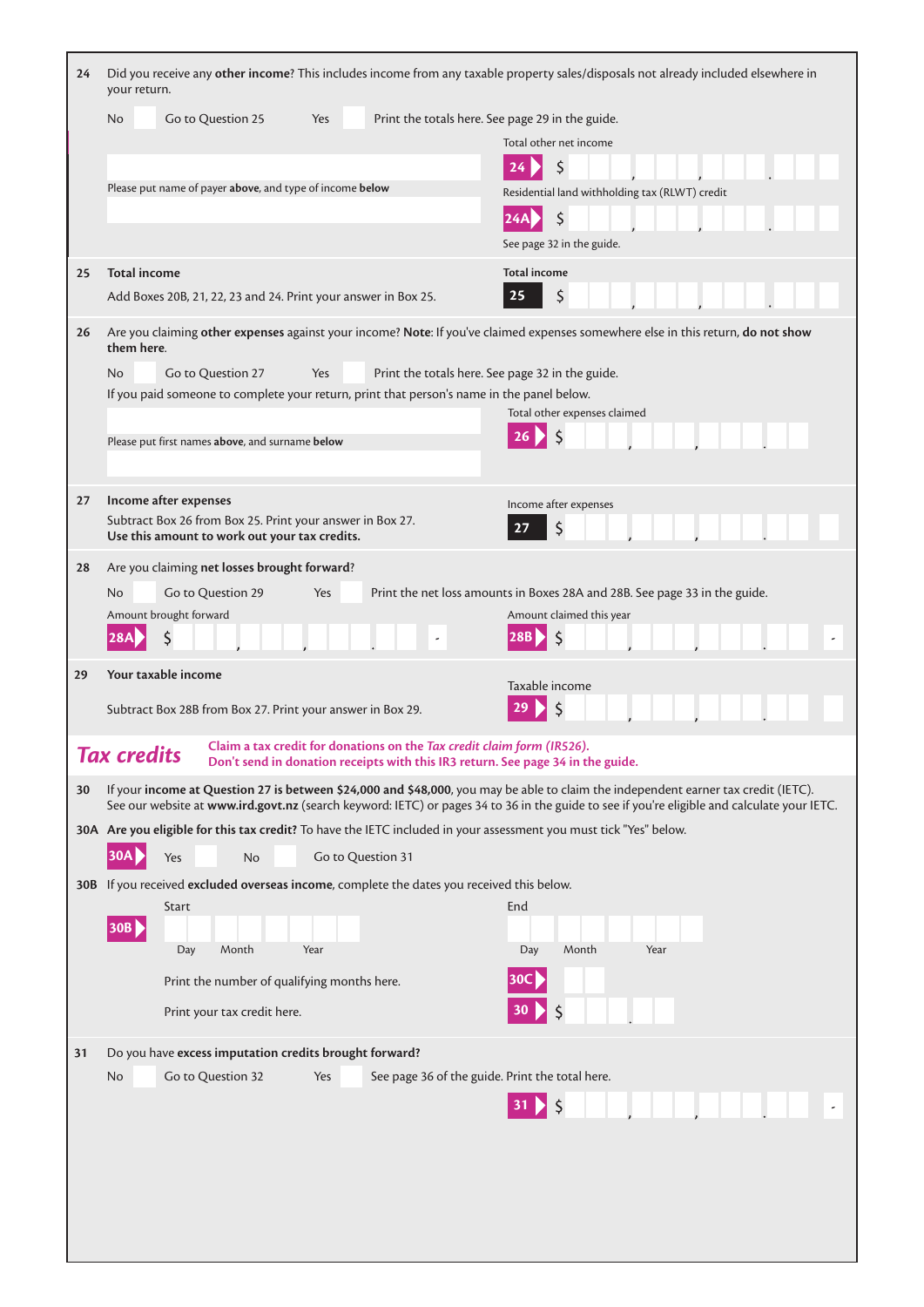## *Tax calculation*

| 32 | Please use the tax calculation worksheet on page 39 in the guide to work out the amount of tax to pay or amount to be refunded.<br>Tax on taxable income |  |                        |        |              |
|----|----------------------------------------------------------------------------------------------------------------------------------------------------------|--|------------------------|--------|--------------|
|    | Transfer the tax on taxable income from Box 2 of the worksheet to Box 32.                                                                                |  |                        |        |              |
|    |                                                                                                                                                          |  | Residual income tax    |        |              |
|    | Transfer the residual income tax from Box 12 of the worksheet to Box 32A.                                                                                |  |                        |        |              |
|    |                                                                                                                                                          |  | (Tick one)             | Credit | <b>Debit</b> |
|    |                                                                                                                                                          |  |                        |        |              |
|    |                                                                                                                                                          |  | Tax calculation result |        |              |
|    | Transfer the <b>tax calculation result</b> from Box 14 of the worksheet to Box 32B.                                                                      |  |                        |        |              |
|    |                                                                                                                                                          |  | (Tick one)             | Credit | <b>Debit</b> |

## *Refunds and/or transfers*

**Note**: If you or your spouse or partner (or ex-spouse or ex-partner) received any Working for Families Tax Credits during the year, this isn't your final refund or tax to pay. You'll need to confirm the details on the Working for Families Tax Credits form and, if there are any changes, attach it to your return.

| 34 | Getting a refund - how do you want it paid?                                                                                                                              |     |                  |    |
|----|--------------------------------------------------------------------------------------------------------------------------------------------------------------------------|-----|------------------|----|
|    | Copy your refund from Box 32B to Box 34.                                                                                                                                 | 34  | \$               |    |
|    | Print any overpayment of 2020 provisional tax you would like refunded in<br>Box 34A.                                                                                     | 34A | \$               |    |
|    | Add Box 34 and Box 34A and print your answer in Box 34B.                                                                                                                 | 34B | \$               |    |
|    | Do you want your refund transferred:                                                                                                                                     |     |                  |    |
|    | to 2020 provisional tax? Print the amount in Box 34C.                                                                                                                    | 34C | \$               |    |
|    | to this year's student loan? Print the amount in Box 34D.                                                                                                                |     | \$               |    |
|    | to someone else's income tax account?<br>Are you "associated"? See page 46 in the guide.                                                                                 | 34E | Yes              | No |
|    | Name of taxpayer receiving your refund                                                                                                                                   |     | Their IRD number |    |
|    |                                                                                                                                                                          | 34F |                  |    |
|    | Year ended 31 March<br>Amount                                                                                                                                            | 34G | \$               |    |
|    | to someone else's 2019 student loan?<br>Are you "associated"? See page 46 in the guide.                                                                                  |     | Yes              | No |
|    | Name of taxpayer receiving your refund                                                                                                                                   |     | Their IRD number |    |
|    |                                                                                                                                                                          | 34I |                  |    |
|    | Amount                                                                                                                                                                   | 34] | \$               |    |
|    | Other - If you want your:                                                                                                                                                |     |                  |    |
|    | • refund transferred to another tax type, or                                                                                                                             |     |                  |    |
|    | • overpaid 2020 provisional tax transferred to pay your 2019 residual income tax debt                                                                                    |     |                  |    |
|    | staple a note to the top of the front page of this return.                                                                                                               |     |                  |    |
|    | Subtract Boxes 34C, 34D, 34G and 34J from Box 34B. Print your answer in<br>Box 34K.                                                                                      |     | Ś                |    |
|    | The fastest and safest way to receive your refund is by direct credit to your bank account. Please check the correct bank account<br>number is preprinted at Question 8. |     |                  |    |
|    | If you bank account isn't preprinted, please include it at Question 8.                                                                                                   |     |                  |    |